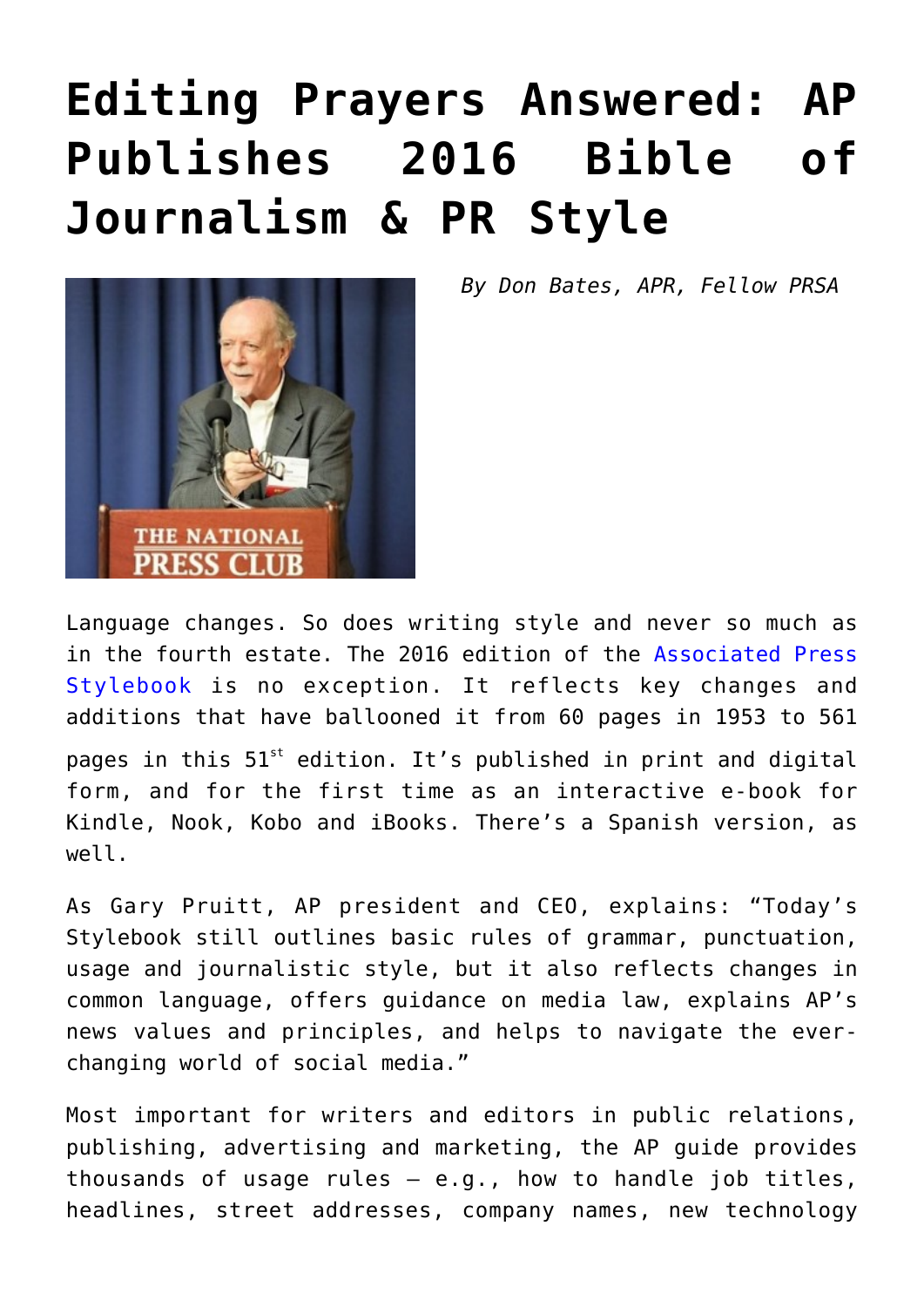terminology. In turn, this knowledge gets reflected as a standard these writers' readers can understand in virtually any context.

The 2016 edition contains over 240 new and modified entries. One of the main changes is *internet*, now spelled lowercase as in Webster's New World College Dictionary, AP's preferred dictionary. Now, *web* is also lowercase in all instances, and *webpage* and *webfeed* are one word. *Voicemail* is one word. Dozens of new entries in the food section include *medjool dates, kombucha, shawarma, mescal, microgreens* and *horchata* (a penny if you know what all these words mean without looking them up). And the Stylebook clarifies the forms for such terms as *happy holidays, merry Christmas* and *season's greetings*. Yes, it's *merry Christmas* unless it's an exclamation, *Merry Christmas!* But it's *Happy holidays! Season's greetings! Happy birthday!*

Two entries [PR](https://www.commpro.biz/public-relations-section/) writers should definitely heed are *dash* and *hyphen* since so many confuse the two, or more accurately, confuse hyphen as a dash. In AP style (and in all style manuals), a dash denotes an abrupt change in thought or an emphatic pause. Its punctuation requires an *em* dash with spaces on both sides.

## **Example:**

I said I was leaving — despite his insistence that I stay and I left.

Technically, this dash is three times wider than a hyphen. You can use three successive dashes on most keyboards to make the extended dash, hit return, then hit the "back" button. Many writers use two dashes to get a similar effect. In lists, AP uses dashes instead of bullets, and periods, not semi-colons, at the end of each listed item.

## **Example:**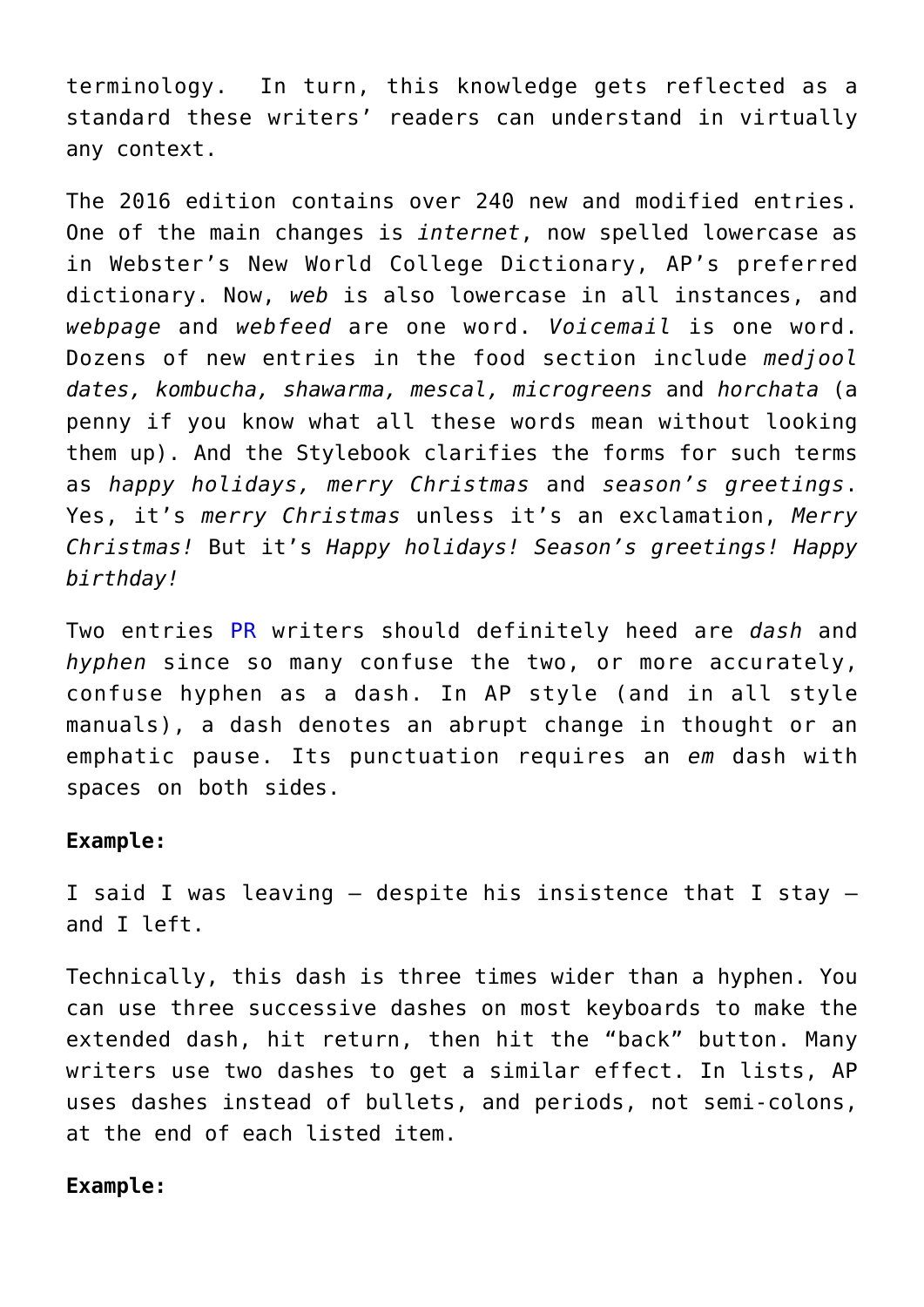Jones gave the following reasons:

- . He never ordered the package.
- If he did, it didn't come.
- If it did, he sent it back.

Another important entry for PR writers is *media*, which now reads: "Generally takes a plural verb, especially when the reference is to individual outlets: *Media are lining up for and against the proposal*. The word is often preceded by "the." Sometimes used with a singular verb when referring to media as a monolithic group: *The media plays a major role in political campaigns*."

## **Changes to the 2016 Stylebook also include:**

- 50 new and updated technology terms, including emoji, emoticon and metadata.
- Entries discouraging the use of child prostitute and mistress; restricting spree to shopping or revelry, not killing; and using the number of firefighters or quantity of equipment sent to a fire, not the number of alarms.
- DJ is now allowed on first reference, and spokesperson is recognized, in addition to spokesman and spokeswoman.
- New guidance on the terms marijuana, cannabis and pot; cross dresser and transvestite; accident and crash; notorious and notoriety.
- New entry on data journalism.

To meet the needs of PR writers who prefer different formats for different purposes, the Stylebook now comes in print, spiral-bound, online and e-book editions. Among its companion products, the "AP Styleguard" provides automatic checking for AP style in MS Word and Outlook. "AP Lingofy" proofs content you create as you post to WordPress, Blogger, Twitter, Tumblr, Facebook and more.

To learn more about AP style products, go to *[apstylebook.com](https://www.apstylebook.com/)*.